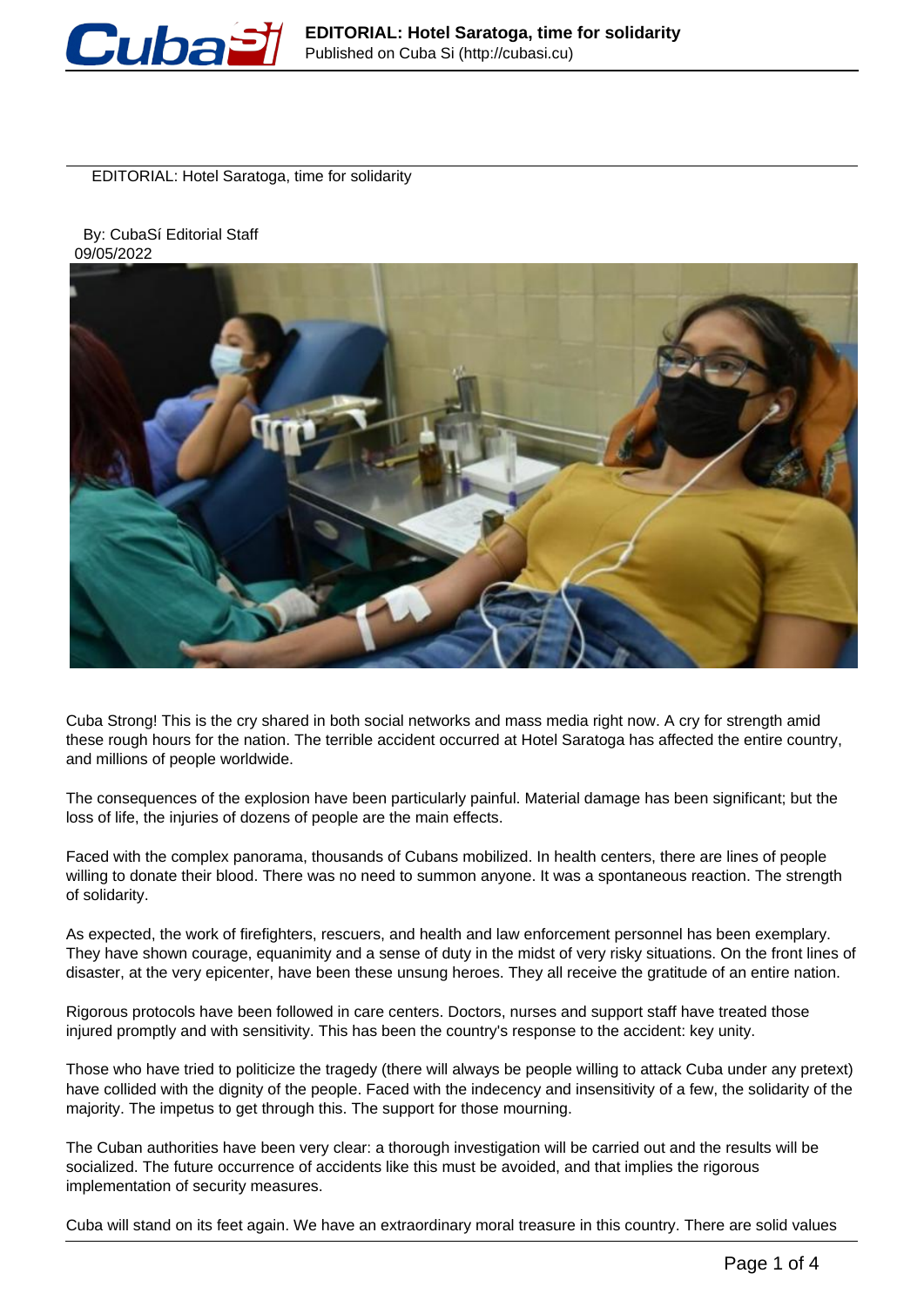

that take hold in difficult times. The strength of a country. The strength of all.

## **Translated by Sergio A. Paneque Díaz / CubaSí Translation Staff**



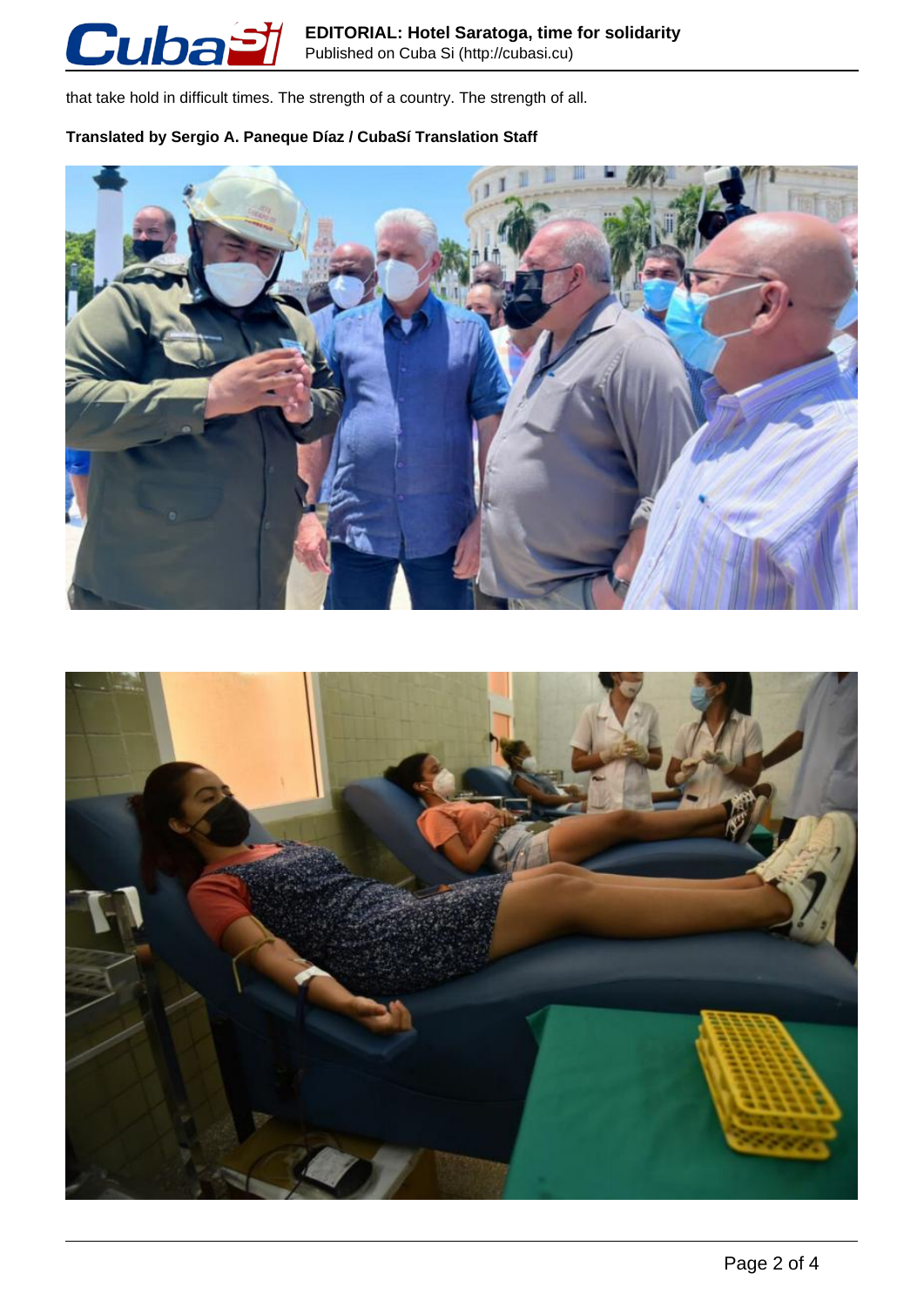